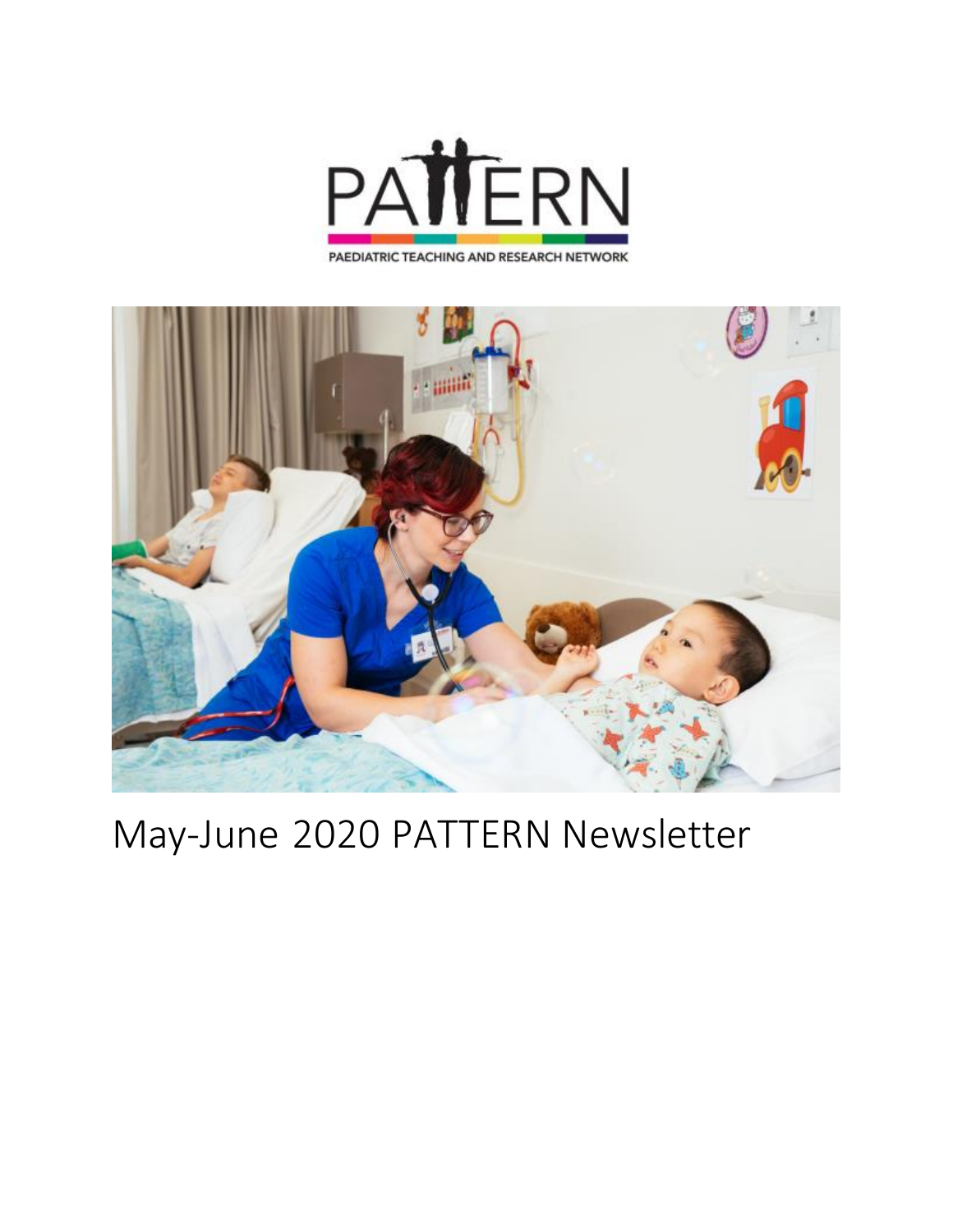## In This Issue



- **Events**
- **Congratulations**
- **Publications**
- **Conferences, Seminars and Workshops**
- **Opportunities**
- **Contact us**

### Events

With the focus and precautions surrounding COVID19, **we have decided to put our May PATTERN scheduled event on hold until August.** This means, we are not going to miss out on hearing from our ethics and governance experts - we just have to wait a little bit longer.

So please join us (hopefully in person, but we'll see) on Friday August 28th, 8-9am.

Either Face-to-Face at Centre for Children's Health Research (Room 401/2) or via Zoom (links to follow).

I look forward to seeing you there!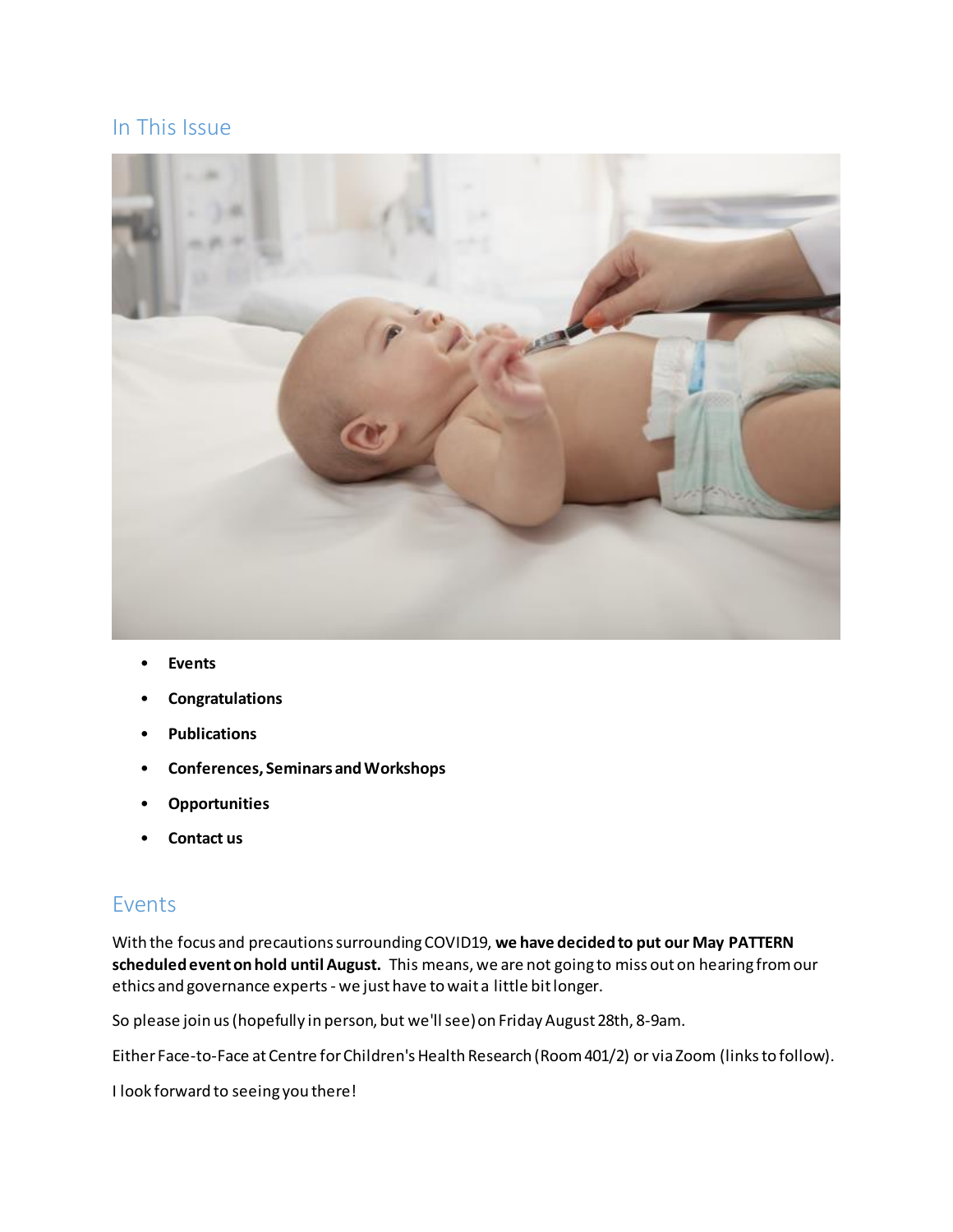In the meantime, I hope you consider participating in **Phase Two our PATTERN research study to identifyprioritiesforpaediatric nursing research.** We know that you all have an interest in research involving paediatrics. A big thanks to those whom completed the first phase.

The survey takes around 15 minutes, so please click on the link for the survey and additional information:

Lime Survey link: https://prodsurvey.rcs.griffith.edu.au/prodls200/index.php/927695?lang=en

If you have any questions, please do not hesitate to contact Dr Helen Petsky (h.petsky@griffith.edu.au<sup>1</sup>; Principal Investigator). Please also consider forwarding this invitation to other people in your network who are interested in research involving paediatrics, including parents who utilise health care.

We really appreciate your time and support for our project!

## Congratulations!

While many of us having been trying to keep our heads above water, some PATTERN members have had some major accomplishments that need to be celebrated!

**Congratulations**to **Suzanne Williams** on being awarded the Centaur Nursing Fellowship for 2020! The Centaur Memorial Fund for Nurses is dedicated to preserving and maintaining a living Memorial Scholarship in honour and remembrance of nurses who served in the Australian Defence Forces at home and abroad.The Scholarship exists to promote and support continuing development of knowledge in the nursing and midwifery professions.The **Centaur Postgraduate Scholarship** provides a grant to a Queensland nurse or midwife undertaking a **Professional Doctorate** or **Doctor of Philosophy** studies in nursing or midwifery or a related discipline. Suzanne is combining her PhD studies with her role as a lecturer at QUT, and as a Nurse Practitioner within the Acute Pain Service at Queensland Children.s



<sup>1</sup>mailto:h.petsky@griffith.edu.au

 $\ddot{\phantom{a}}$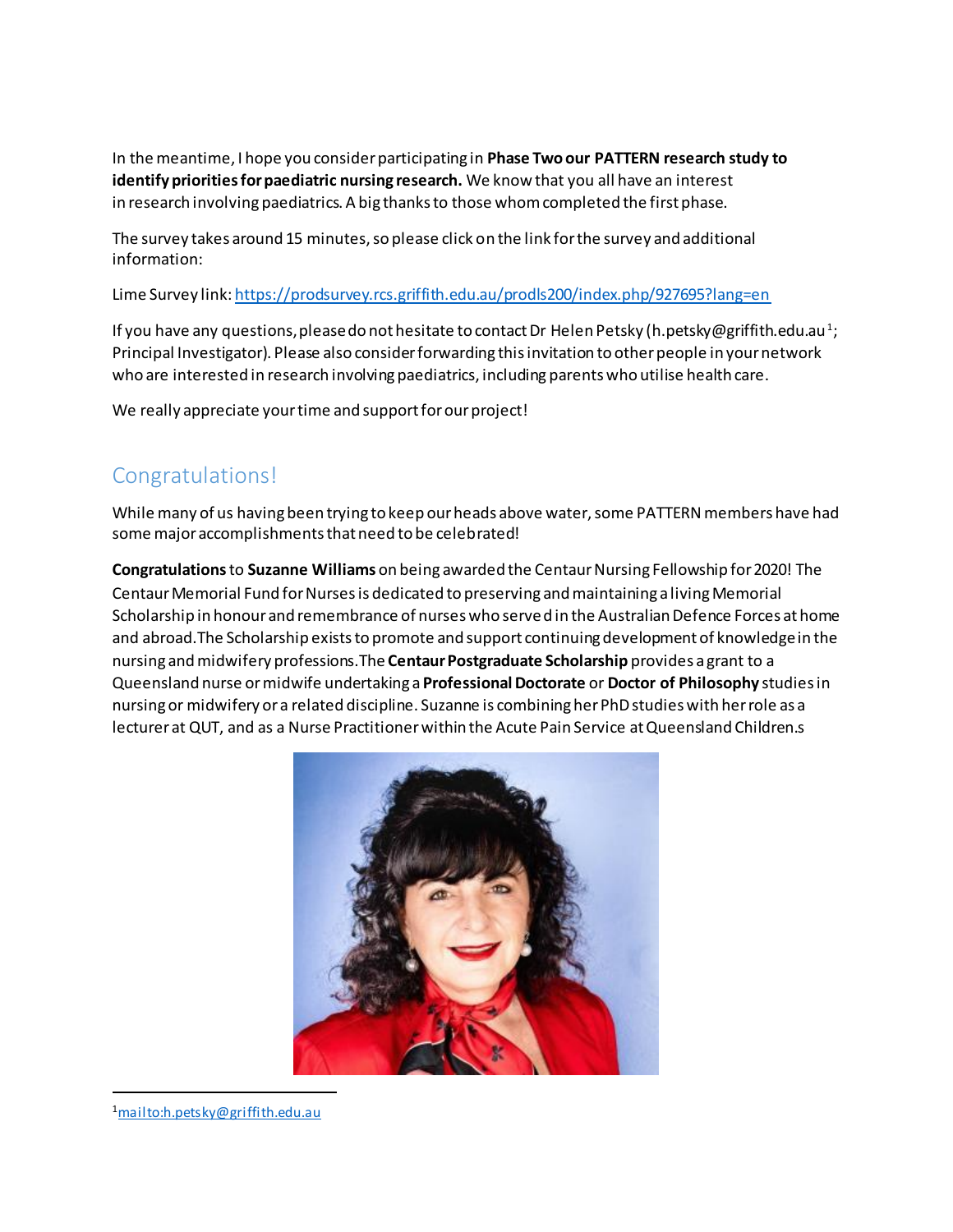#### *1 - Suzanne Williams*

**Congratulations**to **Amanda Harley** for her many achievements this month, including completing her PhD confirmation of candidature (UQ), being awarded a JumpStart grant from the Emergency Medicine Foundation (investigating the role of parental concern in sepsis recognition) and her paediatric sepsis team obtaining funding for a further 12 months to develop sustainable solutions inclusive of a digital sepsis tool, consumer support systems, education package, integrate into primary health settings and inpatient units.



*2 - Amanda Harley*

**Congratulations**to **Prof Jeanine Young, Dr Laurean Kearney** and team for being awarded Mary Paton Prize for Best Paper in 2019 for "Reducing sleep-related infant mortality through understanding factors associated with breastfeeding duration: a cross-sectional survey" also published in Breastfeeding Review

**Congratulations**to the new **Dr Alison Bower**s for having her PhD conferred "Planning for paediatric palliative care services in Queensland: Characteristics, demographics and health needs of children and young people with life-limiting conditions". For those who want to read more, it is available here: https://eprints.qut.edu.au/180877/<sup>2</sup>



*3 - Dr Alison Bowers*

 $\ddot{\phantom{a}}$ 

<sup>2</sup>https://protect-au.mimecast.com/s/O8fdCROA2MfM4MZ0i9RoWS?domain=eprints.qut.edu.au/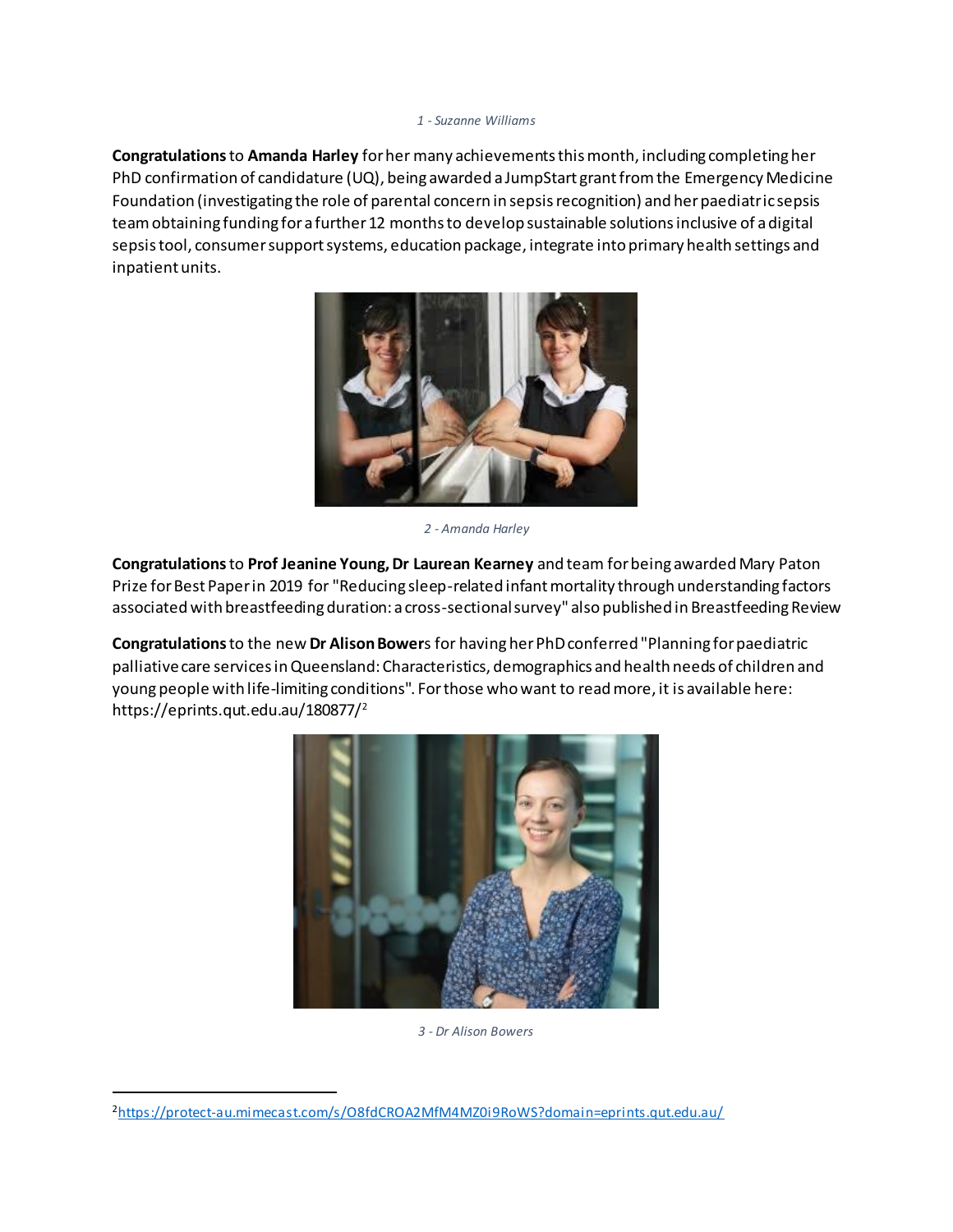**Congratulations**to **Lucinda Brown** for enrolling in her PhD at CQU. Her PhD title is "A Mixed-Method Study. The use of Pediatric Early Warning Scores and the experiences/confidence of Registered Nurses in the recognition and management of the unwell/deteriorating child in a rural/remote area of Australia."

Finally, congratulations to **Beck Doyle** for being awarded a PRAXIS Nurse of the Year scholarship towards clinical trial training.

## Publications



**Tricia Kleidon and team:** SMILE - Secure My Intravenous Line Effectively: A pilot randomised controlled trial of peripheral intravenous catheter securement in paediatrics. In Journal of Tissue Viability.

https://doi.org/<sup>3</sup>10.1016/j.jtv.2020.03.006

**Prof Jeanine Young, Dr Laurean Kearney and team:** Prevalence of risk factors for sudden infant death among Indigenous and non-Indigenous people in Australia: a retrospective cohort study In Acta Padiatrica.

https://doi.org/<sup>4</sup>10.1111/apa.15274

**Prof Jeanine Young, Dr Laurean Kearney and team:** Infant care practices and parent uptake of safe sleep messages: a cross sectional survey in Queensland, Australia. In BMC Pediatrics

https://doi.org/10.1186/s12887-020-1917-5.

**Dr Natalie Bradford, Rachel Edwards** and team: Normal Saline (0.9% Sodium Chloride) Versus Heparin Intermittent Flushing for the Prevention of Occlusion in Long-Term Central Venous Catheters in Infants and Children. In Cochrane Database of Systematic Reviews DOI: 10.1002/14651858.CD010996.pub3<sup>5</sup>

**Dr Natalie Bradford, Rachel Edwards** and team: Addressing the Barriers to Optimal Management of Febrile Neutropenia in Children With Cancer. In European Journal of Oncology Nursing. DOI: 10.1016/j.ejon.2019.101719<sup>6</sup>

l

<sup>3</sup>https://doi.org/10.1111/jpc.14773

<sup>4</sup>https://doi.org/10.1016/j.annemergmed.2019.06.028

<sup>5</sup>https://doi.org/10.1002/14651858.cd010996.pub3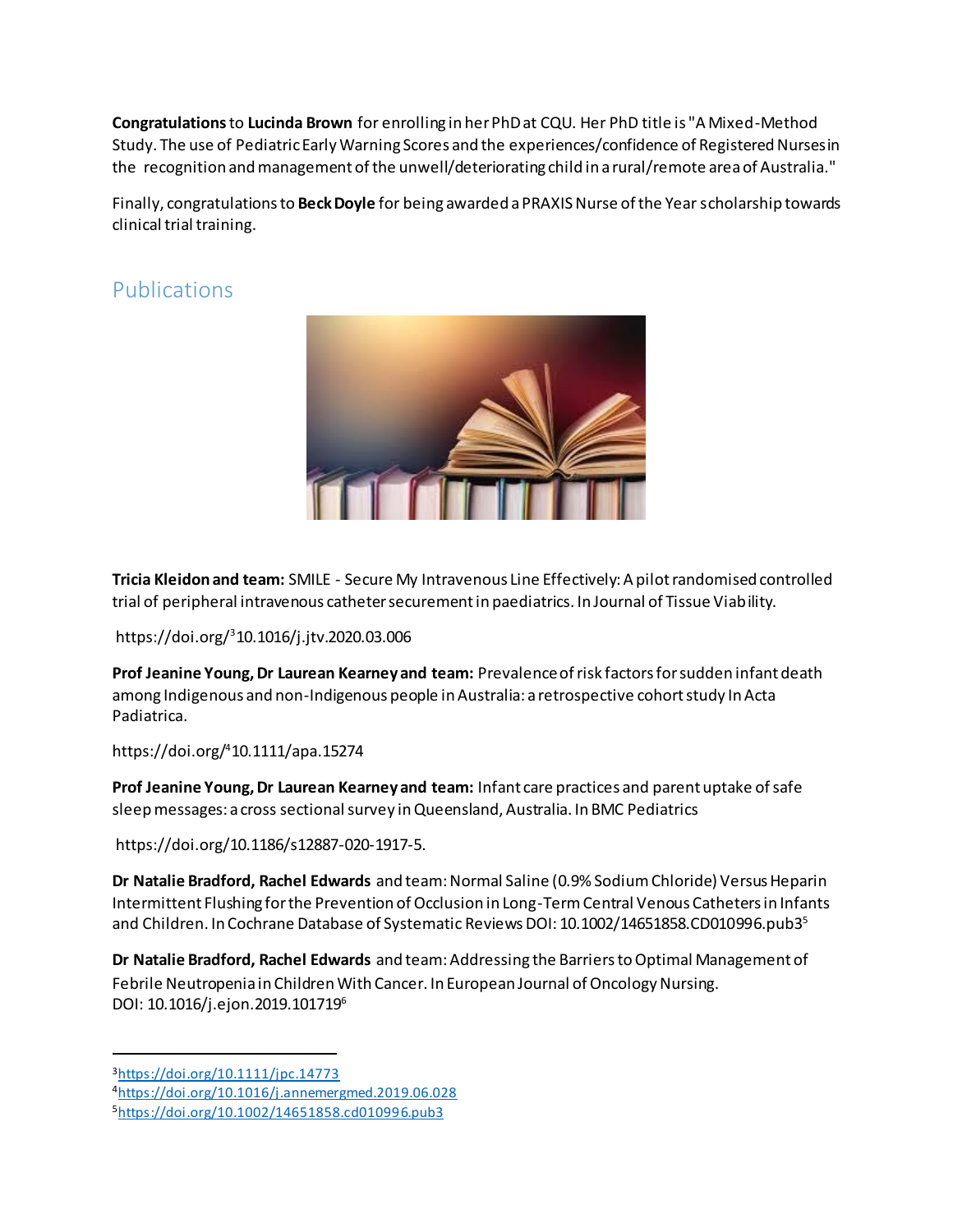**Deanne August** and team: Fresh perspectives on hospital-acquired neonatal skin injury period prevalence from a multicentre study: length of stay, acuity and incomplete course of antenatal steroid in Journal of Perinatal and Neonatal Nursing (just accepted, so no DOI yet)

**Jessica Schults, Prof Claire Rickard** and team: Evaluating an Ultrasound-Guided Peripheral Intravenous Cannulation Training Program for Emergency Clinicians: An Australian Perspective. In Australasian Emergency Care

doi: 10.1016/j.auec.2019.12.008



## Conferences, Seminars and Workshops

#### **Clinical Data Capture and Management with REDCap**

This workshop provides an introduction to REDCap for the development and management of registries and surveys through hands on exercises. The skills taught can help maximise the value of the data being captured in clinical studies. No prior statistical or computing knowledge is required.

*Recommended Participants*

 $\ddot{\phantom{a}}$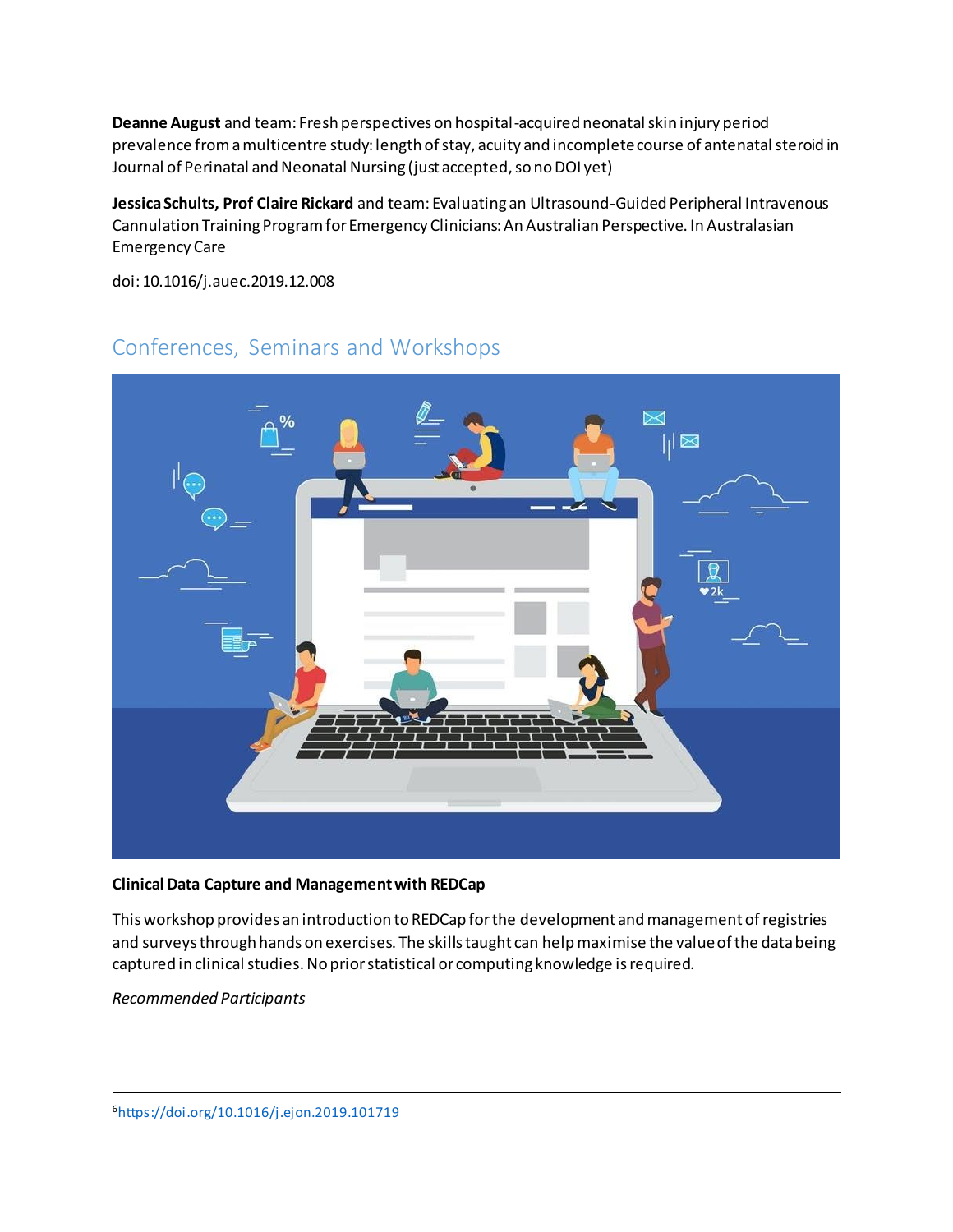Clinical, translational and health service researchers, health service managers, research managers and others wanting to learn about the capabilities of REDCap. No prior experience of using REDCap is necessary.

To be hosted online, from 19th June. Register here: https://www.qcif.edu.au/trainingcourses/clinicaldata-capture-and-management-with-redcap/

#### **2020 Australian College of Children & Young People's Nurses Conference**

The Australian College of Children & Young People's Nurses (ACCYPN) has decided to postpone their conference until September 2021.

The Conference theme is **Recognising the Contribution of Children & Young People's Nurses**.

**Key Dates**

**Call for Abstracts: Now Open**

**Super Early Bird Registration Opens: 1 January 2021Call for Abstracts Close 20 April 2021**https://www.accypn.org.au/Conference/

#### **Wounds 2020 Conference**

Date: 4-7 November 2020

Where: Brisbane convention and Exhibition Centre

Wounds Australia is the peak body for wound care and management in Australia through advocacy, education and research.

The theme for the 2020 conference is Connect, Collaborate, Innovate. The vision of the conference is to open our minds to new concepts in the challenge to prevent and manage wounds. This conference will highlight current data and innovative solutions for the complex wound aetiologies, treatments and systems of care that many of us face every day. **Connect**with colleagues, industry and experts in clinical practice, theory and research. **Collaborate** with your new and old connections to solve problems and share innovations. **Innovate** –gain inspiration to develop and implement innovations in wound management.

#### **Call for Abstracts**

Abstract submissions for the Wounds Australia national conference 2020 are now open. Submissions are welcomed from all researchers and clinicians.

For more information, please click the link: https://wounds2020.com.au/7

## **Opportunities**

 $\ddot{\phantom{a}}$ 

**Consultation Opportunity Digital Child Health Record**

<sup>7</sup>https://wounds2020.com.au/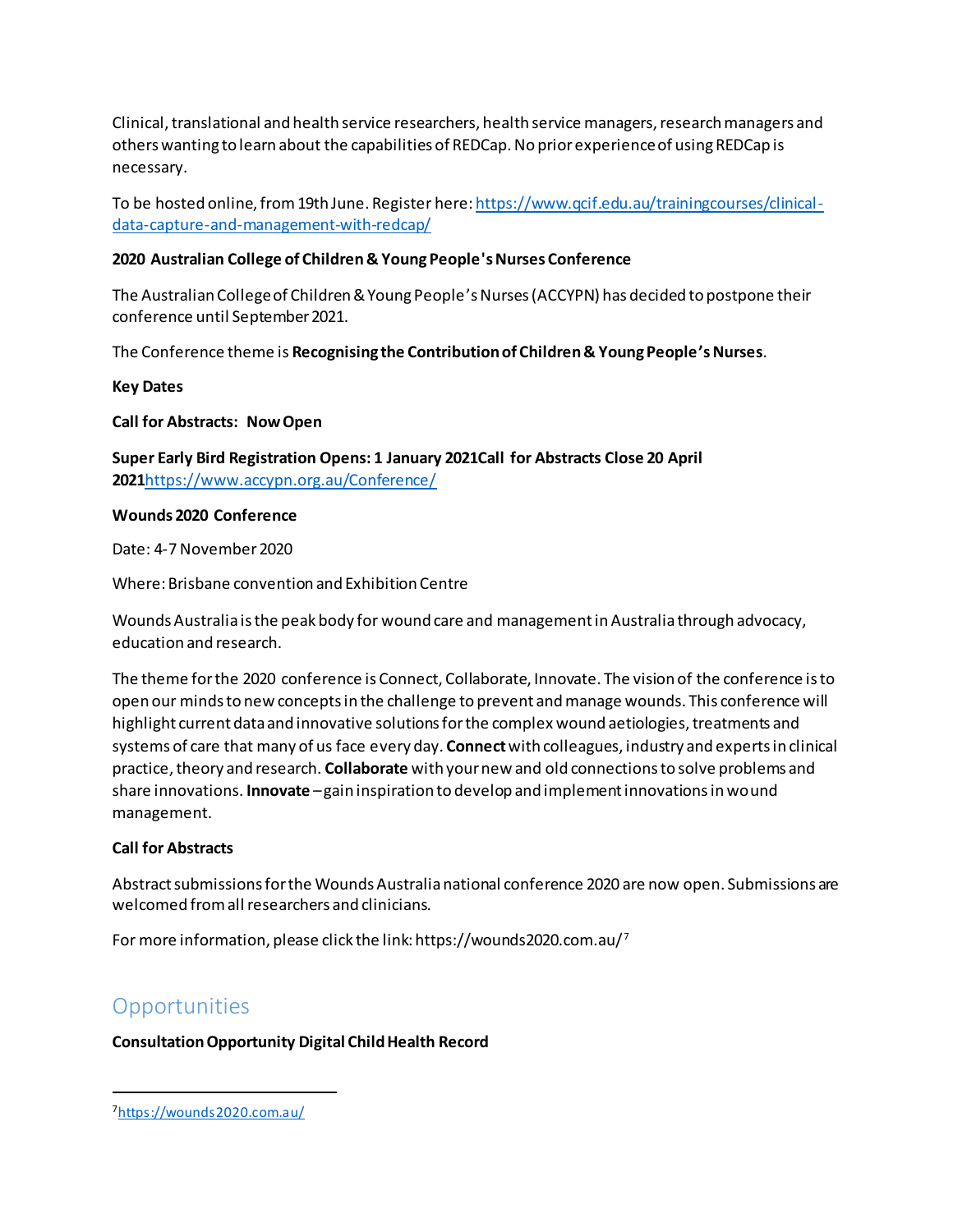Via the Queensland Child and Youth Clinical Network, the National Children's Digital Health Collaborative<sup>8</sup> is seeking the views of health professionals to develop an understanding of the opportunities, needs, barriers and requirements to enable digital health technology to support people involved in managing the healthcare of children aged 5 to 14 years.

They are inviting QCYCN and PATTERN members to participate in the co-design stream for the Child Digital Health Record for 5-14 years initiative by providing feedback on the provider persona's and/or consumer persona's.

#### **If you are interested in contributing, please get in contact with Catherine Marron** CHS-ND@health.qld.gov.au<sup>9</sup> **by COB Friday the 8th of May**.

#### **Celebrating Nursing and Midwifery**

An exciting opportunity has arisen for ACN Fellows and Members to take part in a special ABC (Australian Broadcasting Commission) social media video celebrating International Nurses Day (IND).

The ABC is currently creating an Instagram video for IND to recognise nurses and all you do for the community. Their hope is to give Australians insight into what life is like for nurses on the frontline.

#### **How can you get involved?**

Please send the ABC a short selfie-style video response to any (or all) of the questions below. You don't need to answer all of them, just any that interest you.

- What do you want Australians to know about being a nurse?
- What is the most rewarding part of being a nurse? What is the hardest?
- Have you been impacted by COVID-19? If so, how? Has your day-to-day changed?

### **Please upload your videos before the 4th of May**

**here:**https://www.abc.net.au/news/abcmyphoto/#uploadform

### **Georgina Sweet Laureate Fellowship**

 $\ddot{\phantom{a}}$ 

Professor Leann Tilley created the **Georgina Sweet Awards for Women in Quantitative Biomedical Science** in 2016 to promote and support female researchers. The award includes **\$25,000** in funding which can be used to purchase equipment, reagents, consumables, publication fees, conferences costs.

Applications for the 2020 award open on **Friday 1st May** and we would like to promote it as much as possible to see a high application rate Australia wide.

<sup>8</sup>https://protect-au.mimecast.com/s/uw2OCANZjQiwOJYrIGSmiw?domain=conversation.digitalhealth.gov.au 9mailto:CHS-ND@health.qld.gov.au